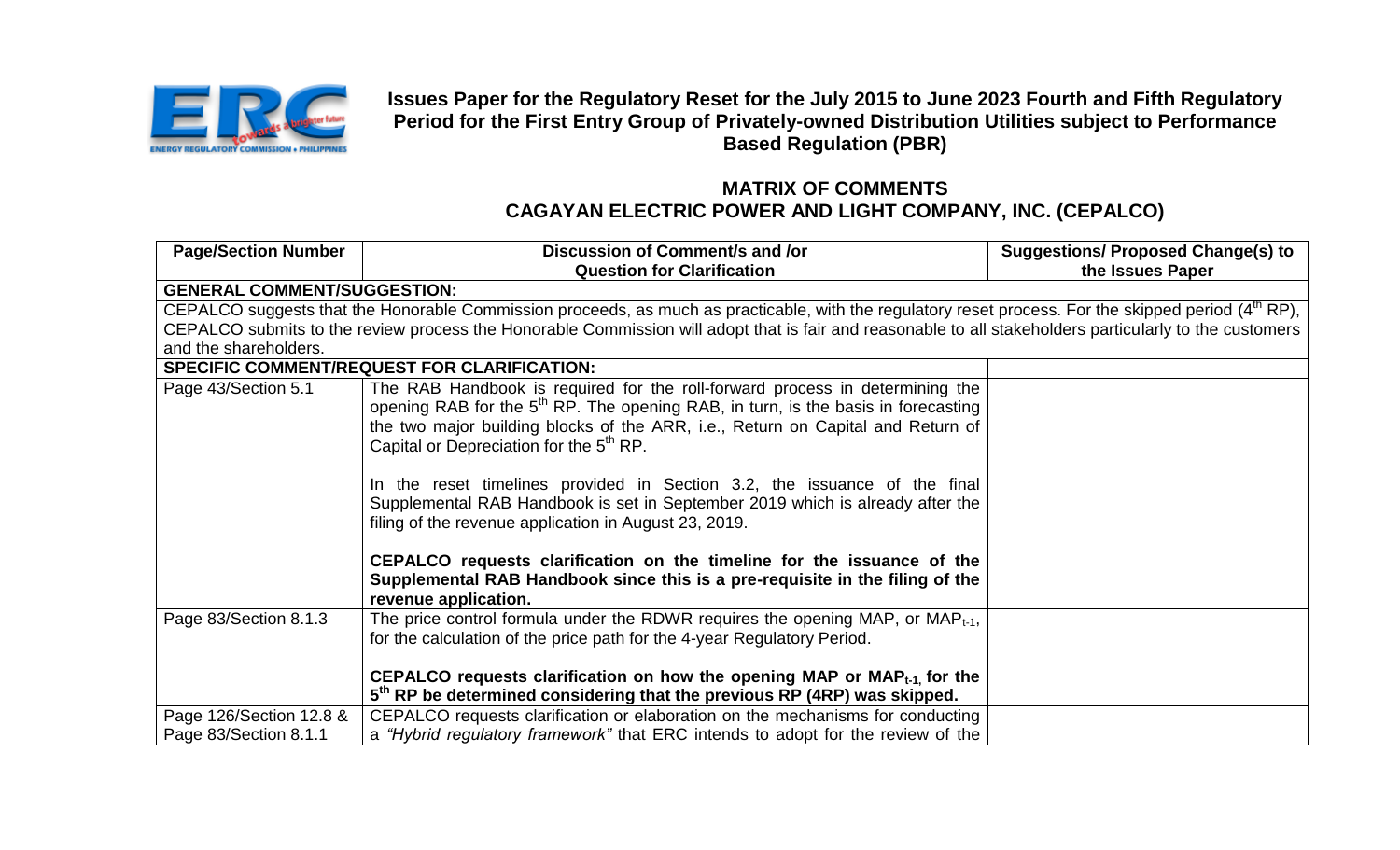|                              | skipped 4 <sup>th</sup> RP.                                                     |                                                         |
|------------------------------|---------------------------------------------------------------------------------|---------------------------------------------------------|
| Page 85/Section 8.1.9        | Regulated Entities will be given an option to use smoothed or raw MAP. If the   |                                                         |
|                              | Regulated Entity opts for a raw MAP, CEPALCO requests clarification on how will |                                                         |
|                              | the following be treated/accounted:                                             |                                                         |
|                              | a. PIS Reward/Penalty                                                           |                                                         |
|                              | b. Over/Under recovery from previous RYs                                        |                                                         |
|                              | Income Tax Adjustment                                                           |                                                         |
| Page 33/Section 4.1.3        |                                                                                 | Considering that RCOA has not yet been                  |
| and Footnotes 22 and 16      |                                                                                 | implemented in the Mindanao Grid and                    |
|                              |                                                                                 | not yet applicable to CEPALCO,                          |
|                              |                                                                                 | Service<br>contestable<br>Metering<br>to                |
|                              |                                                                                 | customers will still be included in the 5 <sup>th</sup> |
|                              |                                                                                 | RP OPEX forecast to be submitted by                     |
|                              |                                                                                 | CEPALCO. However, these costs will be                   |
|                              |                                                                                 | separately identified in case RCOA is                   |
|                              |                                                                                 | implemented in Mindanao within the 5 <sup>th</sup>      |
|                              |                                                                                 |                                                         |
|                              |                                                                                 | RP.                                                     |
| Page 61, Section 5.2.4       |                                                                                 | Aside from load growth, renewal and                     |
| Categorization of Capital    |                                                                                 | refurbishment,<br>asset<br>we<br>suggest                |
| <b>Expenditures forecast</b> |                                                                                 | inclusion of another sub-category for                   |
|                              |                                                                                 | CAPEX undertaken to comply with                         |
|                              |                                                                                 | regulatory<br>and<br>government                         |
|                              |                                                                                 |                                                         |
|                              |                                                                                 | requirements.                                           |
| Page 101, Section 10.3.7     | <b>Excluded Events</b>                                                          | customer's<br>In addition to<br>request,                |
|                              |                                                                                 | <b>CEPALCO</b><br>that<br>suggests<br>supply            |
|                              |                                                                                 | interruptions<br>due to<br>of a<br>request              |
|                              |                                                                                 | government agency (e.g. DPWH, BFP,                      |
|                              |                                                                                 | LGU Planning Office, etc.) be also                      |
|                              |                                                                                 | considered as Excluded Events for PIS                   |